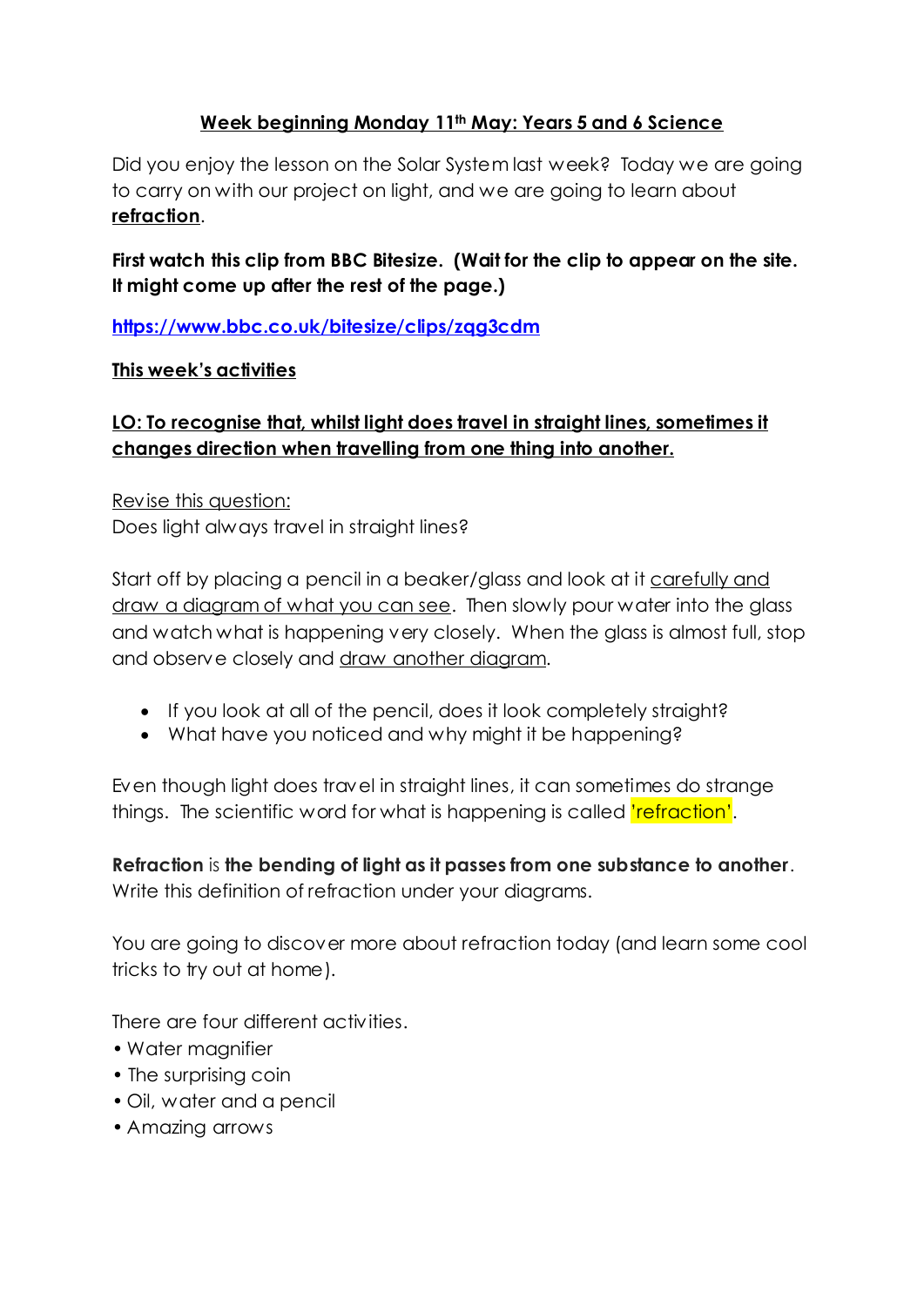The instructions and worksheets for the activities are below. The challenges are differentiated by the level of detail and explanation required from you in your descriptions.

**Challenge 1:** Record your observations, complete at least two of the activities and write down or draw a picture of what you observed using the worksheet as a template.

**Challenge 2:** Record your observations with explanations, complete at least two of the activities and write down or sketch your observations for at least two of them. For at least one of the activities, include some extra information about what you think was happening. Think about:

- What is happening to the light in this activity?
- What might make the light do that?

**Challenge 3:** Record your observations and add extra details, complete and record observations for at least three of the activities. For at least two of the activities, add some extra information about what you think is happening. You must include the oil, water and pencil activity and try to explain, using a diagram, why the oil and water do different things to the light. Think about:

- What is different about the water, oil and air that might affect what the light does?
- Have you seen any other places where light appears to do the same thing, for example, change direction or appear 'bent'?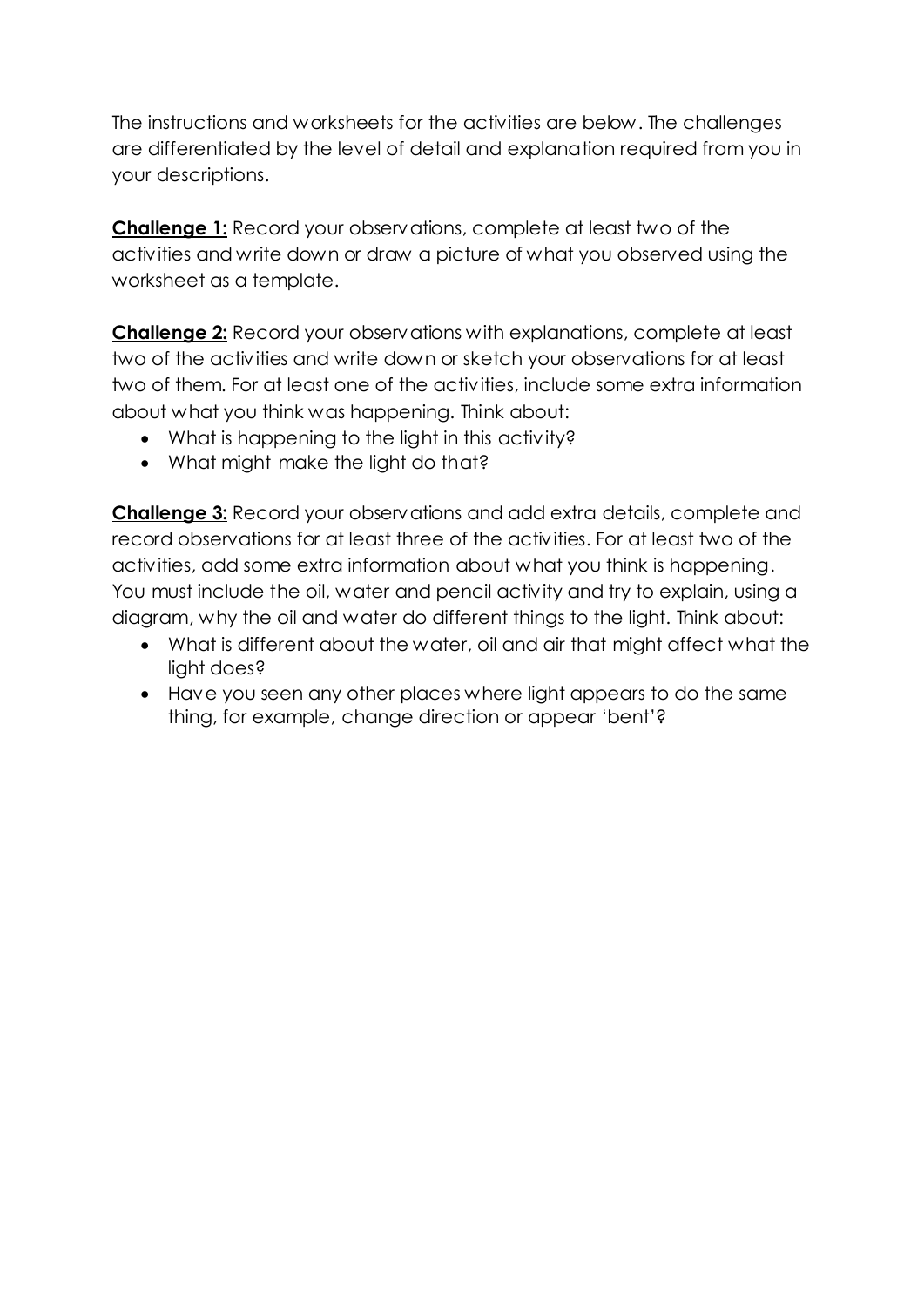## **Activities and Worksheets**

#### **WATER MAGNIFIER**

- Look at the sheet of newspaper closely.
- Place the plastic sheet over the newspaper and look at the print closely, to see if there is any change.
- Use the matchstick to transfer a small drop of water from the cup to the sheet of plastic; you may need a few drops but don't put too much on.
- Look at the writing through the drop of water. Is anything different? Try sliding the plastic sheet gently from side to side.
- Now try looking at the newspaper through a magnifying glass and a glass bead. See if you can make any more observations, to compare what you can see with a normal eye and through a water drop, a magnifying glass and a glass bead.



### THE SURPRISING COIN • When the cup is empty, look at the coin. . Move to the side until you can no longer see the coin over the edge of the cup. • Keep still, looking at the cup. • Ask a partner slowly to fill the cup with water, not touching or moving the cup. · Don't move your head. Keep looking at the coin and notice what happens. • Empty the water from the cup back into the water container and try it again.

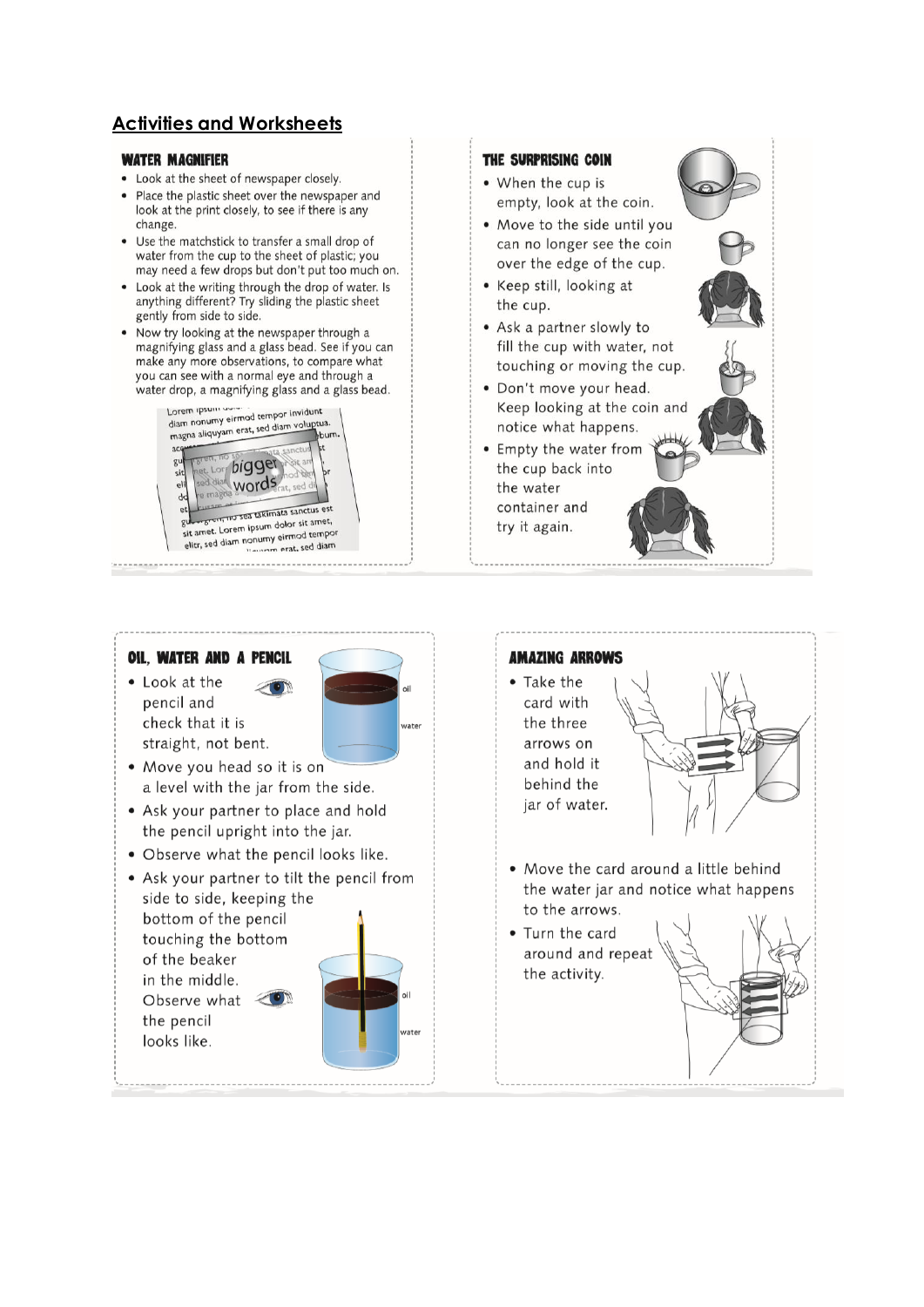| <b>WATER MAGNIFIER</b>                                                             | THE SURPRISING COIN                                                 |
|------------------------------------------------------------------------------------|---------------------------------------------------------------------|
| Draw a picture of what the newspaper writing looked like before the water drop     | Record what happened when the water was slowly poured into the cup. |
| was put on the plastic.                                                            | Draw pictures or diagrams to help.                                  |
|                                                                                    |                                                                     |
|                                                                                    |                                                                     |
|                                                                                    |                                                                     |
|                                                                                    |                                                                     |
|                                                                                    |                                                                     |
|                                                                                    |                                                                     |
|                                                                                    |                                                                     |
|                                                                                    |                                                                     |
|                                                                                    |                                                                     |
|                                                                                    |                                                                     |
| Draw a picture of what the newspaper writing looked like after the water drop      |                                                                     |
| was put on the plastic.                                                            |                                                                     |
|                                                                                    |                                                                     |
|                                                                                    |                                                                     |
|                                                                                    |                                                                     |
|                                                                                    |                                                                     |
|                                                                                    |                                                                     |
|                                                                                    |                                                                     |
|                                                                                    |                                                                     |
| Write down any extra notes or comments about what you think might be<br>happening. |                                                                     |
|                                                                                    |                                                                     |
|                                                                                    |                                                                     |
|                                                                                    |                                                                     |
|                                                                                    |                                                                     |